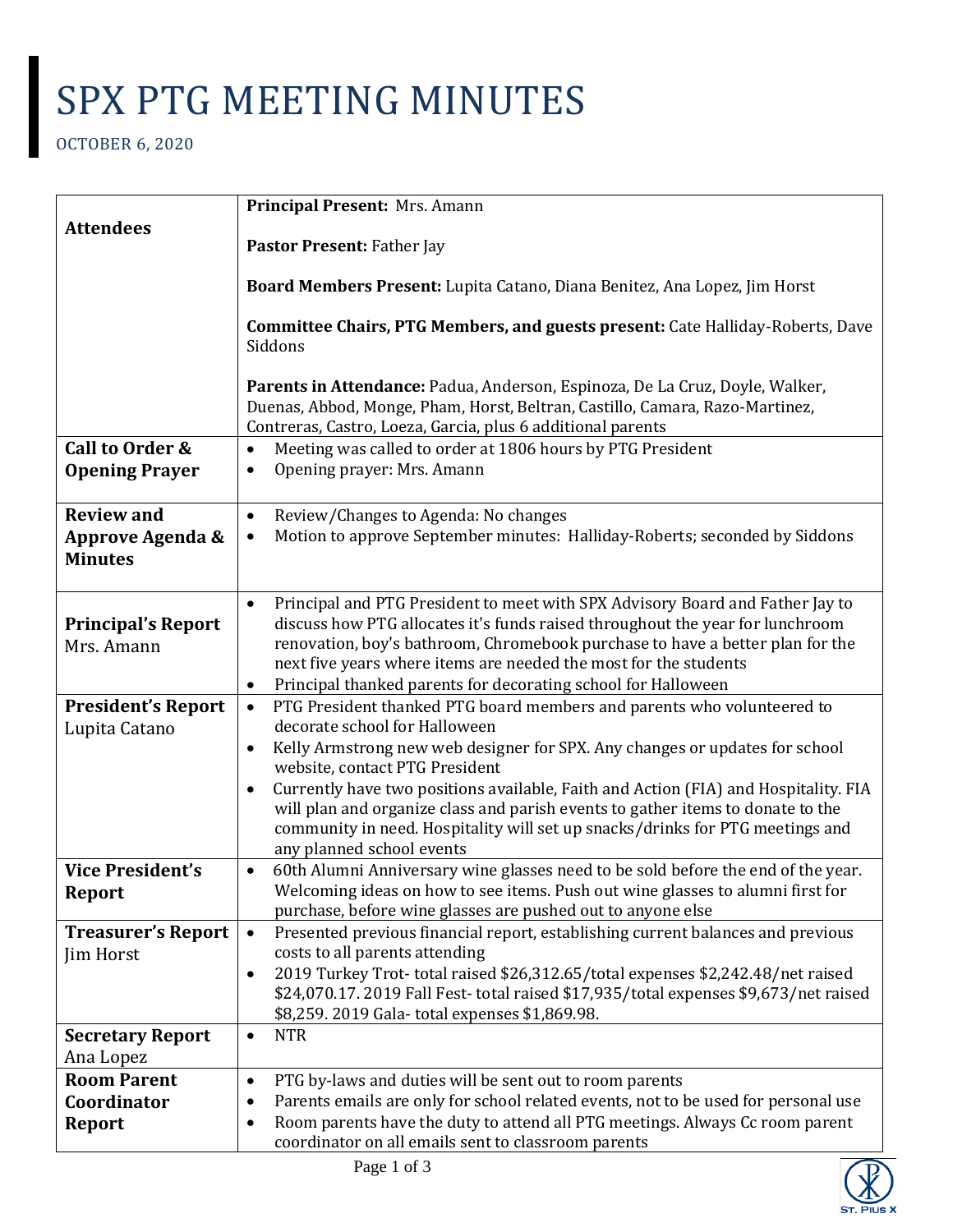## SPX PTG MEETING MINUTES

OCTOBER 6, 2020

| Cate Halliday-            | Any money or gift cards collected for the 2020 Gala must be submitted to Mrs.                     |
|---------------------------|---------------------------------------------------------------------------------------------------|
| Roberts                   | Lopez NLT 10/20/2020. Ensure to collect receipt and inform parents of                             |
|                           | transaction for transparency                                                                      |
|                           | Any 2020 Gala classroom projects/classroom baskets completed/or not must be<br>$\bullet$          |
|                           | turned in to current room parents as soon as possible                                             |
|                           | Halloween Trunk or Treat, each classroom will be responsible for decorating a                     |
|                           | vehicle and passing out candy to students. Map was presented to show placement                    |
|                           | of vehicles, entrance, exit, temperature/sanitizing station, etc.                                 |
|                           | Trunk or Treat scheduled for 10/29/2020, set up to begin at 7:40 am and clean<br>$\bullet$        |
|                           | up at 2:00 pm. Schedule will be sent to all parents                                               |
|                           | Distanced learners can attend, need to arrive 15 minutes prior to classroom                       |
|                           | beginning to line up to be screened (temperature check, etc)                                      |
|                           | 2 shifts for volunteers. 2 parents at a time, max of 4 for the day<br>$\bullet$                   |
|                           | Best Trunk or Treat contest, free dress for winning grade (upper/lower class)<br>$\bullet$        |
|                           | Treat bags will be provided for each student to collect candy from each trunk<br>$\bullet$        |
|                           | Kona Ice to be paid through FACTS, \$5.00 snow cone<br>$\bullet$                                  |
|                           | Spring event will be replaced by family-oriented event, more information to<br>$\bullet$          |
|                           | follow                                                                                            |
| Fundraising/              | Christmas Wreaths fundraiser. Packets with brochures with information to be<br>$\bullet$          |
| <b>Marketing</b>          | sent with children in their backpacks. Drafting email to be sent out to parents to                |
| Coordinator               | be on the lookout for packets. 10/06/2020 place packets in kids' backpacks,                       |
| <b>Report</b>             | 10/16/2020 collect sales, 10/27/2020 final email to parents. Fundraising ends                     |
| Dave Siddons              | 10/26/2020 with an estimated delivery date of 11/30/2020-12/04/2020                               |
|                           | Wreaths have already been sold during Mass                                                        |
|                           | Gift card prizes for top two sellers, 1st place \$50.00 gift card, 2nd place \$25.00 gift<br>card |
|                           | Seeking volunteers when wreaths arrive to help distribute, more information to                    |
|                           | follow                                                                                            |
|                           | Encourage family to sell in person or buy on school website, more money to be                     |
|                           | earned by the school                                                                              |
|                           | Come up with ideas for a class prize for those parents who have multiple children<br>$\bullet$    |
|                           | at school i.e. coupons from sponsors                                                              |
|                           | Amazon Prime date, 2 days 10/13/2020 to 10/14/2020 (Amazon Smile)                                 |
|                           | Proposed fundraiser for the month of November, Popcorn sales                                      |
|                           | Consider auctioning Gala 2020 baskets online during Christmas, post on                            |
|                           | Facebook, Instagram, FlockNote, and school website                                                |
|                           | School receives 15% of all sales from Kona Ice, possible booking for Trunk or<br>$\bullet$        |
|                           | Treat collecting money through FACTS (school account)                                             |
|                           | Drafting solicitation letter for potential sponsors/donations for future events                   |
|                           | Push fundraising in every social media platform, parish/school newsletter                         |
| <b>Faith-In-Action</b>    | <b>NTR</b><br>$\bullet$                                                                           |
| Coordinator               |                                                                                                   |
| <b>Report</b>             |                                                                                                   |
| Vacant                    |                                                                                                   |
| <b>Hospitality Report</b> | <b>NTR</b>                                                                                        |
| Vacant                    |                                                                                                   |
|                           |                                                                                                   |